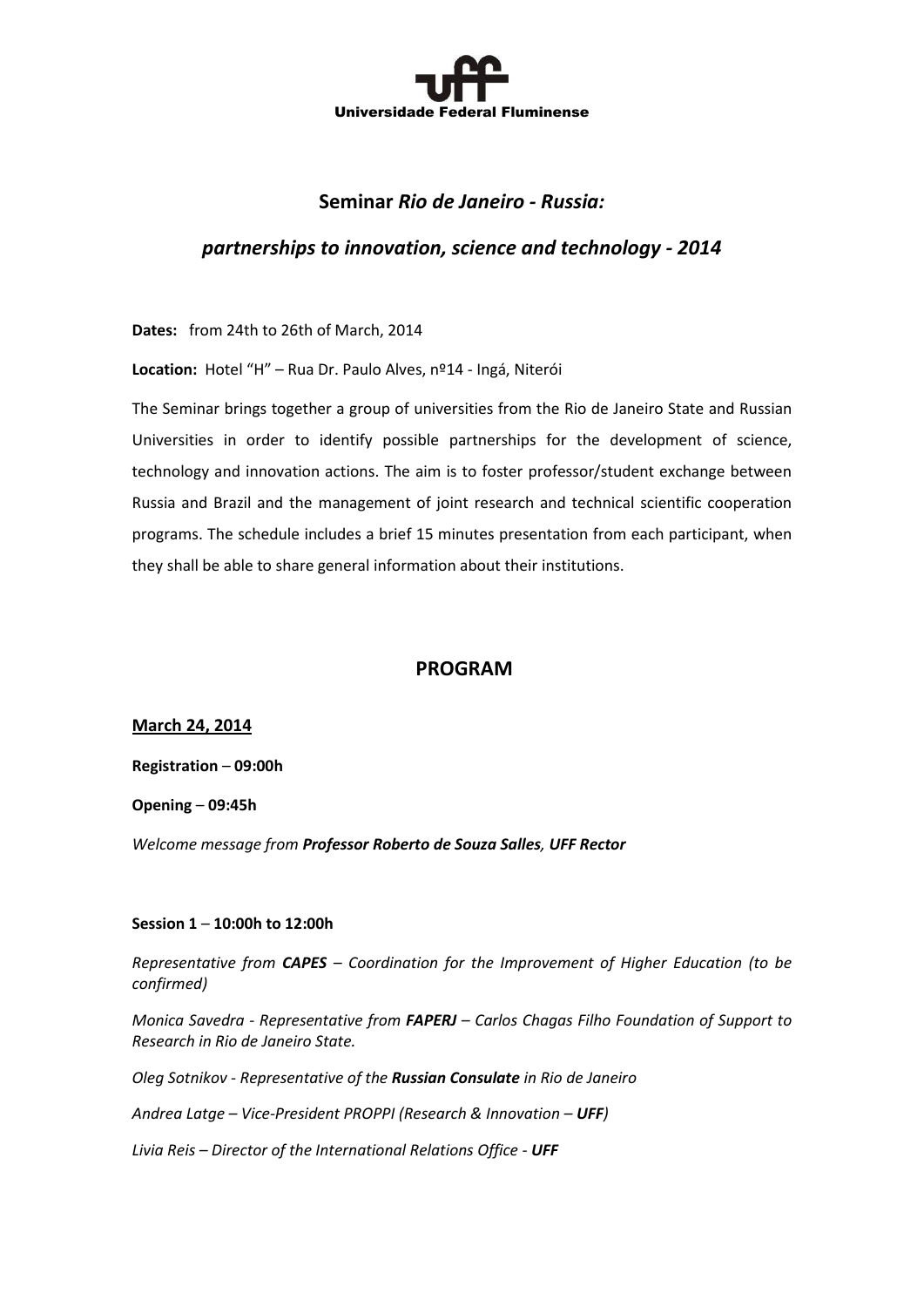

**Lunch** – **12:00h to 14:00h**

**Session 2 – 14:00h to 15:00h** *Lomonosov Moscow State University People´s Friendship University of Russia Supercomputing Education in Russia – Vladimir Voevodin Universidade Federal Fluminense – UFF*

## **Session 3 – 15:00h to 16:00h**

*Moscow State Institute of Radioengineering Electronics and Automation- MIREA* Joint Institute for Nuclear Research - **JINR** *Belgorod State University Universidade do Estado do Rio de Janeiro – UERJ*

**Coffee break and individual meetings – 16:00h – 17:00h**

## **March 25, 2014**

#### **Session 4 – 09:30 h to 10:30 h**

*Tomsk Politechnic University Tyumen State University Universidade Federal do Estado do Rio de Janeiro – UNIRIO Universidade Federal Rural do Rio de Janeiro – UFRRJ*

## **Coffee break – 10:30h to 11:00h**

**Session 5 – 11:00h to 12:00h**  *Southwest University South Ural State University Universidade Federal do Rio de Janeiro – UFRJ Centro Federal de Educação Tecnológica Celso Suckow da Fonseca – CEFET*